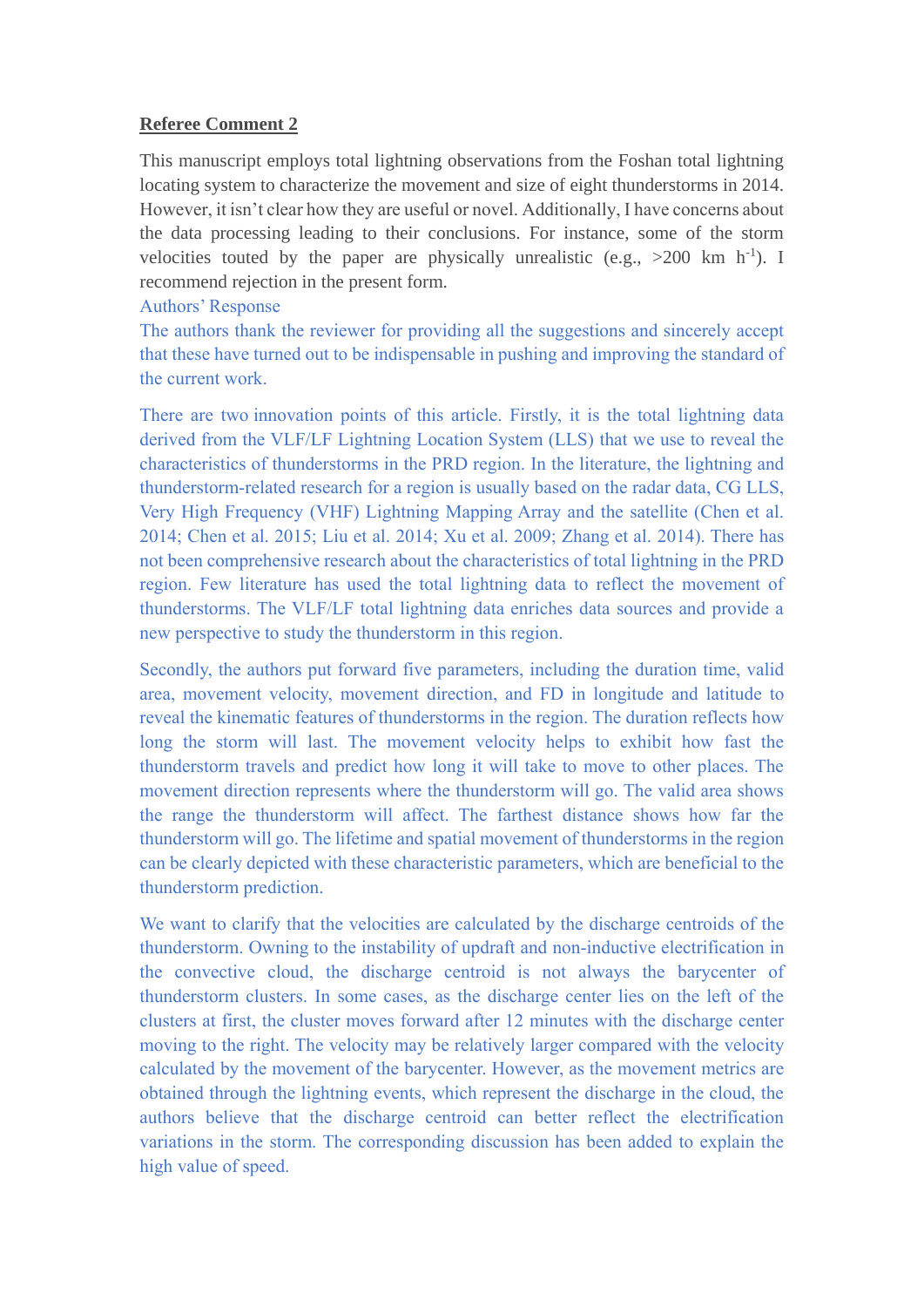#### **Major comments:**

1. While the paper indicates eight storms were selected for analysis, there is no justification given for why these eight storms were retained and others discarded. With only eight storms this study is missing the sample size to make generalizable conclusions while simultaneously lacking the detail of a case study. There either needs to be a larger number of storms considered, or these eight storms must be analyzed in greater detail (i.e., compare to convective environmental conditions, synoptic wind fields, etc). For instance, it is hard to conduct a thunderstorm morphology study without characterizing the environmental conditions (e.g., CAPE, wind shear, etc) since those parameters are influential determinants of the size and longevity of convection. Authors' Response

Thanks for your comments. We want to clarify that there are two thresholds and limitations of thunderstorms we choose. As has been explained in the article, 'To better capture the main spatial movement of the thunderstorm, clusters less than  $25 \text{ km}^2$  and the duration of storm less than 60 min are removed based on the scale of thunderstorms in the PRD region.'The less strong thunderstorms are not considered in the article since it is the strong thunderstorms that pose great damage.

In the literature, some analyze only one or two storms specifically (Betz et al. 2008; Meyer et al. 2013; Strauss et al. 2013), the others analyze thousands of thunderstorms without details, such as the track or the area (Rigo et al. 2010). In this article, the authors analyze eight thunderstorms at different times of the day with different intensities in detail. It not only shows the thunderstorm diversities in the PRD region, such as thunderstorms with heavy precipitation on 17 May and 23 May and mild storms in other cases (The authors have added the precipitation in 24 h to show the intensity of thunderstorms in the article), but also retains the details of storm and represents some common characteristics, such as the durations and directions of storms. The authors believe that this is another creativity in the article.

In order to verify the validation and explain the rationality of using total lightning data to characterize the movement of the thunderstorm, the authors have added the stacking map of reflectivity scan by DSR research radar and spatial distributions of total lightning data on 17 May 2014. We can see that prominent areas of higher reflectivity are simultaneously covered by lightning events. The authors believe that clusters of lightning events and their variations can effectively illustrate the thunderstorm evolution. Lightning-related research can definitely enrich the study of thunderstorm morphology.

In view of the reviewer's comment, the following description and figures have been added to the revised version of the manuscript.

*During the monsoon period (in May on average) in the PRD region, the South China Sea Summer Monsoon (SCSSM) enhances the precipitation owing to the southwesterly monsoon flow, especially the southwesterly low-level jets, carrying abundant water vapor to South China (Chen and Luo, 2018; Bei et al., 2002). More than 50% of heavy rainfall events in South China occur in April–June period, in which precipitation is*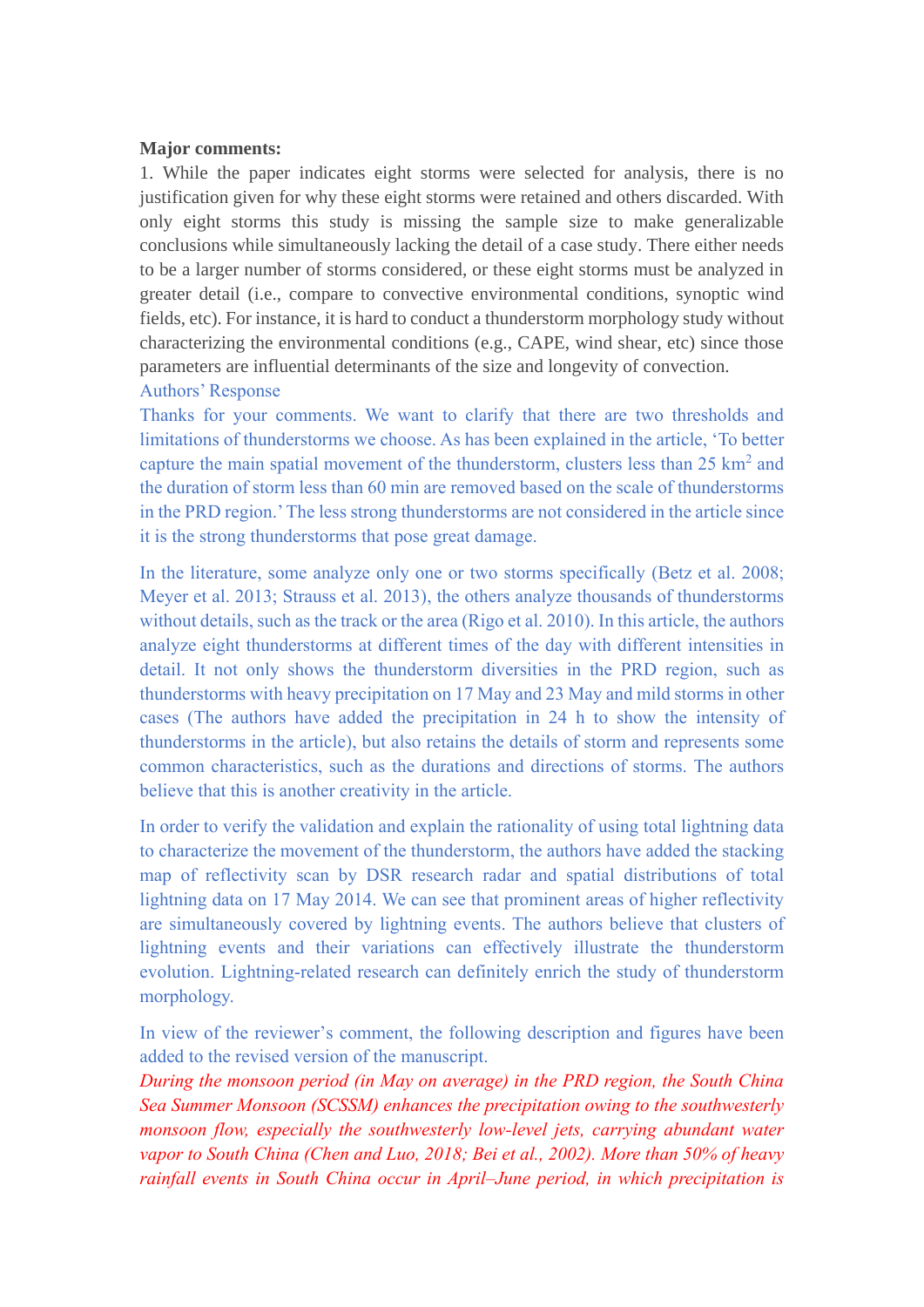*primarily related to fronts and monsoon flows (Wu et al., 2011). Persistent heavy rainfall occurred from 17 May 2014 to 23 May 2014, especially in the central and eastern part of the PRD region. It was found that 62 automatic weather stations recorded heavy precipitation of more than 100 mm on 17 May, while Huizhou and Shenzhen stations recorded 24-h rainfall of 377. 9 mm and 274. 6 mm (Bingzhi Zheng, 2015). Severe thunderstorms occurred in the PRD region with a record-breaking 24-h rainfall of 477.4 mm starting from 2000 LST (local standard time = UTC + 8 h) 22 May during this heavy rainfall week. The hourly precipitation in Conghua station surpassed 60 mm at 1300 LST on 23 May (Xinyu Zhou, 2017; Zhongqing Liang, 2015). Figure. 2 showed general radar characteristics and lightning distributions on 17 May. The lightning events are located in the area with radar reflectivity higher than 30 dBz, which has been verified as the threshold on the south of China (Xu et al., 2010). Consecutive precipitations within one week include the extremely severe thunderstorms and the relatively mild thunderstorms which serve as great cases for comparison.*

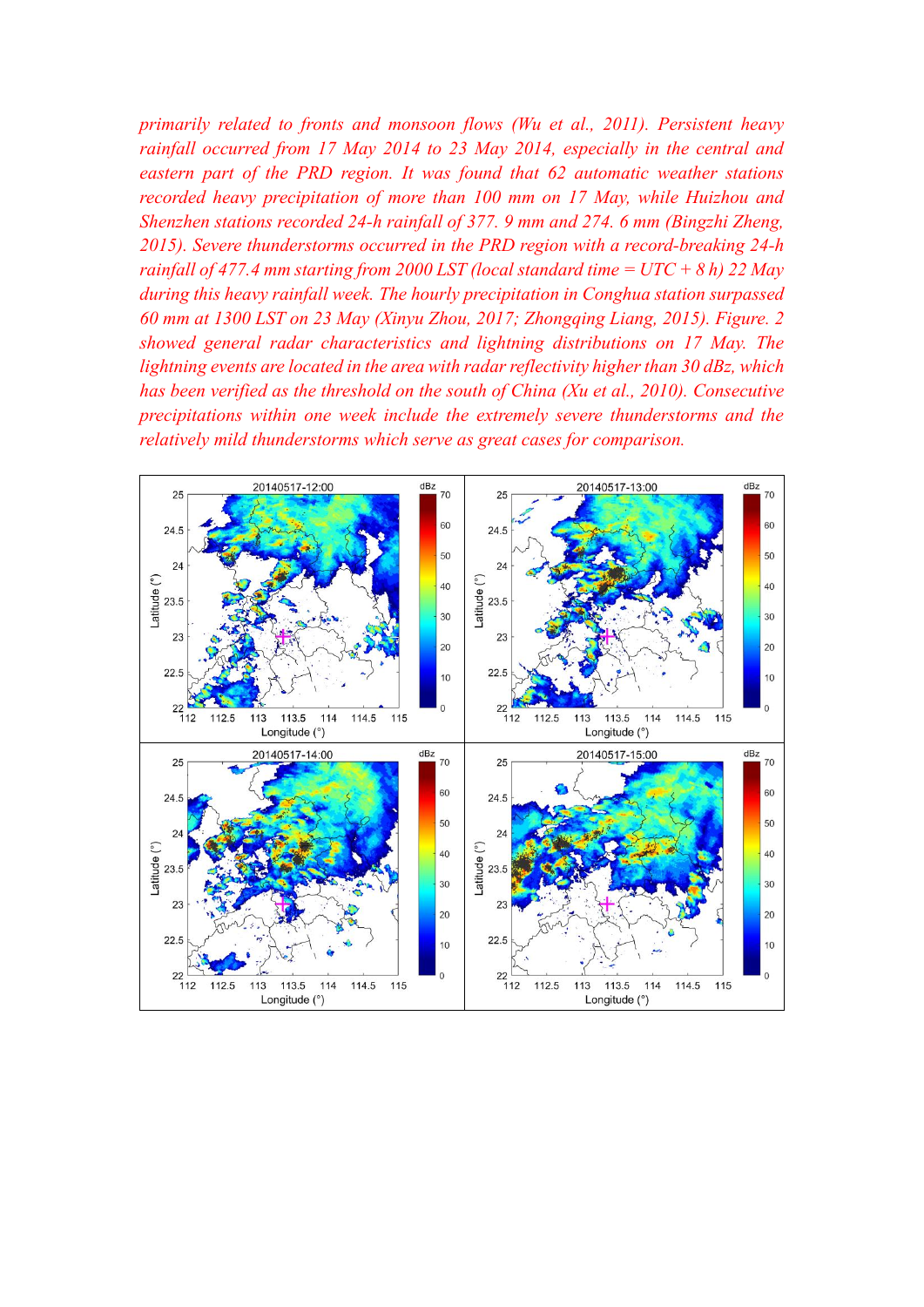

*Figure. 2 The stacking map of reflectivity scan by WSR-98D research radar and spatial distributions of total lightning data on 17 May 2014. Prominent areas of higher reflectivity are simultaneously covered by lightning events. The red plus represents the radar station which is situated on the east side of the FTLLS.*

2. I am concerned about the method of calculating the thunderstorm's direction, velocity, and furthest distance parameters. There is no mention of how thunderstorms spanning multiple 12-min grids are joined into a single multi-grid thunderstorm. While connected neighborhoods labeling can be performed in three dimensions, the paper does not indicate this capability was utilized. Figure 4 shows that 12-min increments were joined, but this aspect of the methodology is important and not discussed at all. Without a clear method of joining multi-timestep storms, it is hard to account for storm splits and mergers that could easily sway the velocity, duration, and FD calculations that span multiple 12-min grids. In fact, the maximum velocity reported in the abstract of  $>200$  km h<sup>-1</sup> (a physically unrealistic value), as well as the highly variable storm velocities in Figure 5, suggests the methodology is not joining thunderstorms across multiple 12-min frames effectively. While the storm velocities are touted as a finding with "great significance" in lines 200-205, I believe it is more likely a deficiency in the methodology.

### Author Response

Thanks for your comments. We have to clarify that we have explained how the thunderstorm clusters are identified and selected. Firstly, lightning events are collected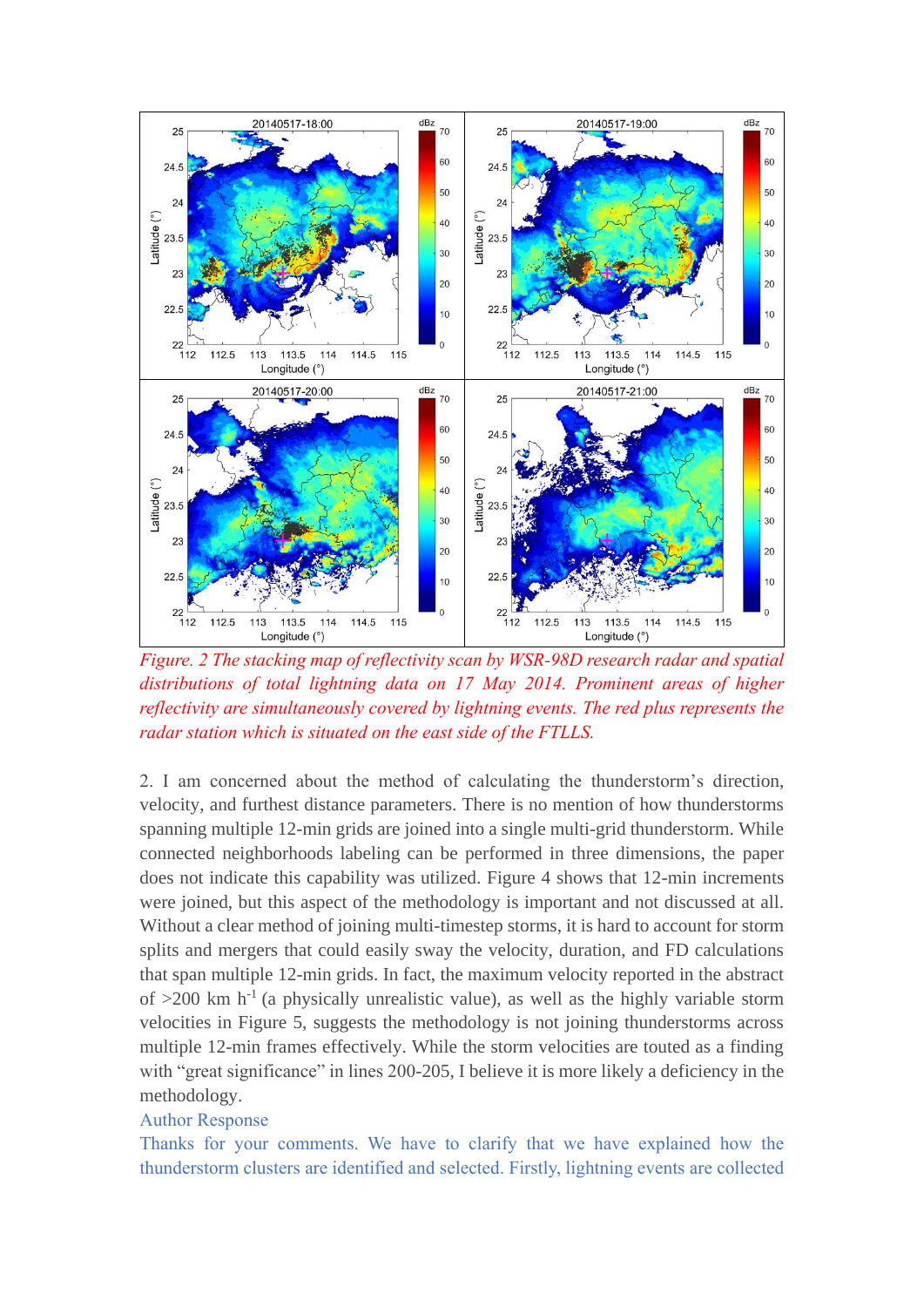in 12-minute time interval and put into the 0.01\*0.01 grid. The grids with more than one event are retained as the valid grid. The area of each grid is  $1 \text{ km}^2$ . Then, using the 8-adjacent connected-neighborhood labeling method, we can obtain clusters of lightning events within the analysis area, including the discharge centroid and the valid area. Clusters less than  $25 \text{ km}^2$  are removed based on the scale of thunderstorms in the PRD region. Two clusters whose discharge centroid is less than 10 km merge as one cluster. Afterwards, each time the window advances 12 minutes, the cluster is updated and also its centroid. If the distance from the previous cluster to the current cluster is less than 50 km, or the current cluster exhibits an overlap with the previous cluster, they can be regarded as the same thunderstorm. At last, we obtain the coordinates of all clusters in the area and we choose the thunderstorms whose lifetime is longer than 60 minutes. The tracks are defined by the sequence of centroid positions. The more detailed explanation has been added to the manuscript.

As we have explained above, velocities are calculated by the discharge centroids of the thunderstorm. Owning to the instability of updraft and non-inductive electrification in the convective cloud, the discharge centroid is not always the barycenter of thunderstorm clusters. In some cases, as the discharge center lies on the left of the clusters at first, the cluster moves forward after 12 minutes with the discharge center moving to the right. The velocity may be relatively larger compared with the velocity calculated by the movement of the barycenter. However, as the movement metrics are obtained through the lightning events, which represent the discharge in the cloud, the authors believe that the discharge centroid can better reflect the electrification variations in the storm. Therefore, the velocity we calculated is reasonable.

3. The detection efficiency of the FTLLS will vary with distance from the network. Storms that move into the periphery of the detection area will experience inconsistent detection efficiency and the calculation of the movement metrics will be biased at these ranges. For instance, according to the longitudes in Figure 4, the storm in pane (a) extends nearly an entire degree east of the FTLLS domain in Figure 1. The detection efficiency, particularly for IC flashes, must erode at this distance, and making the calculations of FD, VA, and velocity questionable. The effect of the FTLLS detection efficiency on the thunderstorm classification needs to be investigated.

#### Author Response

We want to clarify that FTLLS can locate the lightning radiation source within a distance of 100 km in the Foshan area accurately, from which the data provides valid reference information for analyzing lightning strike faults on power transmission lines (Cai et al. 2019b). Cai et al. (2019a) has reported that the average horizontal error within a distance of 100 km is less than 1.5 km and the corresponding vertical error is less than 1000 m (seen in Figure 9). The stacking map shows that the lightning events is well corresponded with the radar reflectivity over 30 dBz within the analysis area. As a result, we have the reason to believe that the FTLLS is highly reliable for the detection of lightning events and the result is acceptable for the analysis of the thunderstorm movement.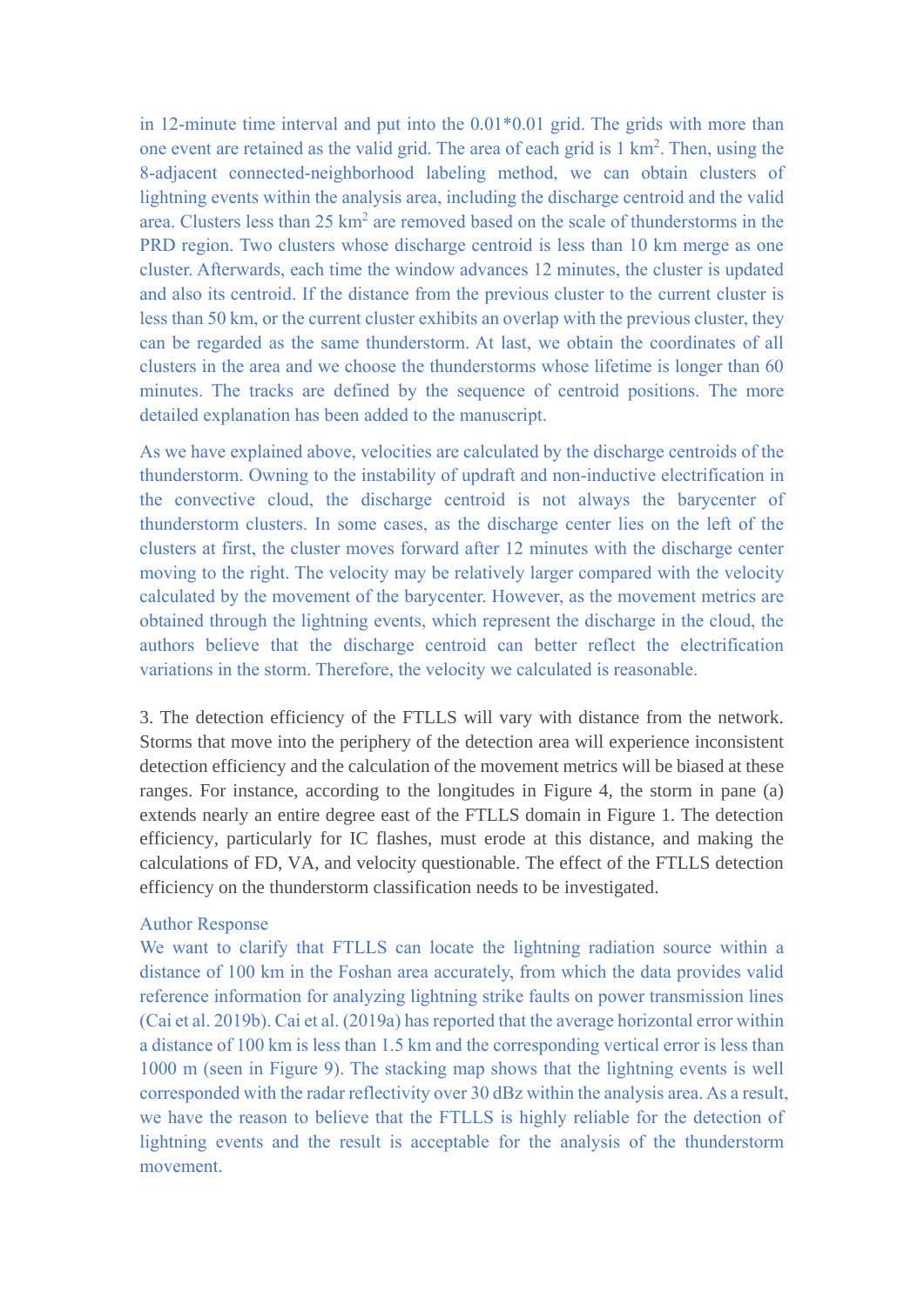

(a) Estimated horizontal location errors

(b) Estimated vertical location errors

Figure 9. The estimated locating errors at an altitude of 10 km  $((a)$  horizontal error,  $(b)$  vertical error).



Figure. The stacking map of reflectivity scan by WSR-98D research radar and spatial distributions of total lightning data on 17 May 2014.

#### **Minor comments:**

• Line 51-52: Citation?

#### Authors' Response

Thanks for your comments. We have revised the description of the article we cited.

## • Lines 53-55: I don't follow this reasoning

#### Authors' Response

Thanks for your comments. In the conclusion of the article 'Thunderstorm occurrence and characteristics in Central Europe under different synoptic conditions' (Wapler and James, 2015), it says 'The detailed analysis of convective cell characteristics shows that there is a significant dependence between various cell attributes and the GWLs. E.g., those types associated with broadly westerly flow tend to have high cell speeds and relatively narrow distribution of cell directions. Those Grosswetterlagens which have lower average cell speeds tend to have a higher likelihood of hail.' The Grosswetterlagens in the article means the large-scale weather conditions in Central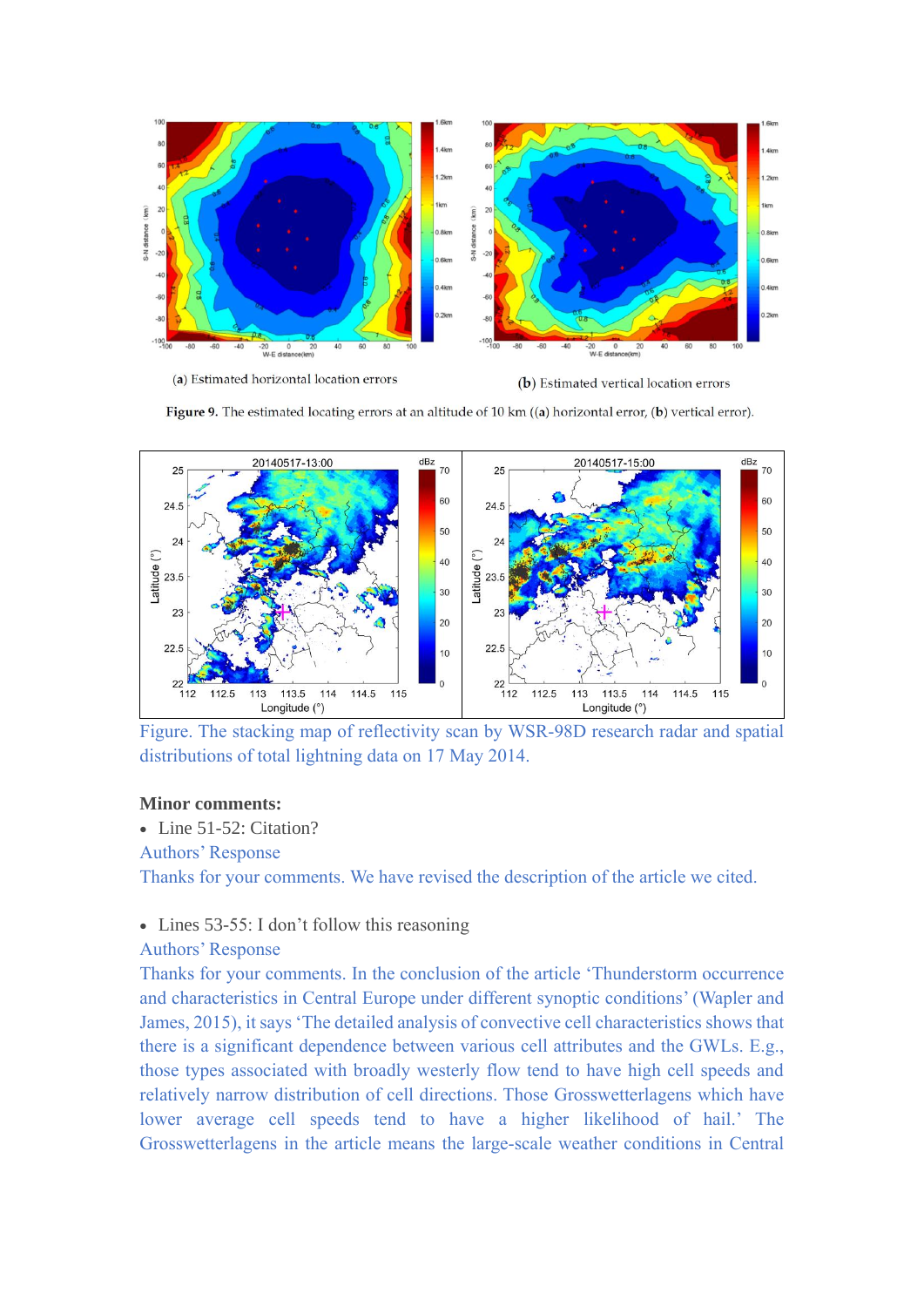Europe. We have revised the description of the article we cited. And we believe the citation is reasonable.

• Line 111: How many thunderstorms are excluded by this condition? Authors' Response

Thanks for your comments. There is no specific number of thunderstorms excluded by the threshold mentioned in the article. The authors believe that it is unnecessary to study the discarded storm because the less strong thunderstorms are not considered in the article since it is the strong thunderstorms that pose great damage. We mainly focus on eight cases instead of all storms in the PRD region. The discarded thunderstorms could be study separately.

• Lines 124-135: I'm confused where the subscripts 1 and 2 come from. It seems like each storm would receive one Clat and one Clon, so how are two Clat's and two Clon's being calculated to derive the direction and velocity? If this is referencing Clats and Clons from multiple 12-min grids, how were the joined into a single storm? Authors' Response

Thanks for your comments. As has been explained in the article, we can obtain the coordinate of discharge centroid at each 12-min interval through the 8-adjacent connected-neighborhood labeling method. Two clusters whose discharge centroid is less than 10 km merge as one cluster. Each time the window advances 12 minutes, the cluster is updated and also its centroid. If the distance from previous cluster to the next cluster is less than 50 km, they can be regarded as the same thunderstorm. We obtain the coordinates of all clusters in the area and we choose the thunderstorms whose lifetime is longer than 60 minutes. The tracks are defined by the sequence of centroid positions. The subscripts 1 and 2 represent the discharge center of storm clusters at different times. For example, we calculate the coordinates of discharge centroids at 14:00 and 14:12 respectively. We define the coordinate at 14:12 as the (C<sub>lon2</sub>, C<sub>lat2</sub>), and the coordinate at 14:00 as the (Clon<sub>1</sub>, Clat<sub>1</sub>). After getting two coordinates, we can calculate to obtain the direction and velocity. The corresponding explanation has been revised to make it clearer in the manuscript.

• Line 164: What is the significance of comparing each storm's lightning to the rest of the lightning observed by the FTLLS?

Authors' Response to the comments in Line 111 and 164

Thanks for your comments. As the referee has mentioned, there are some storms that have been excluded. However, it is unnecessary to study the discarded storm. It is the total lightning data that we use to characterize the dynamic movement of thunderstorms, this is why we show the number of lightning events excluded by the condition in Figure 3. It shows the result of lightning events excluded by the thresholds. The corresponding explanation has been added to the manuscript.

• Line 128: Normally true North serves as the benchmark. This decision results in some hard-to-interpret graphics later in the paper. For instance, west-to-east moving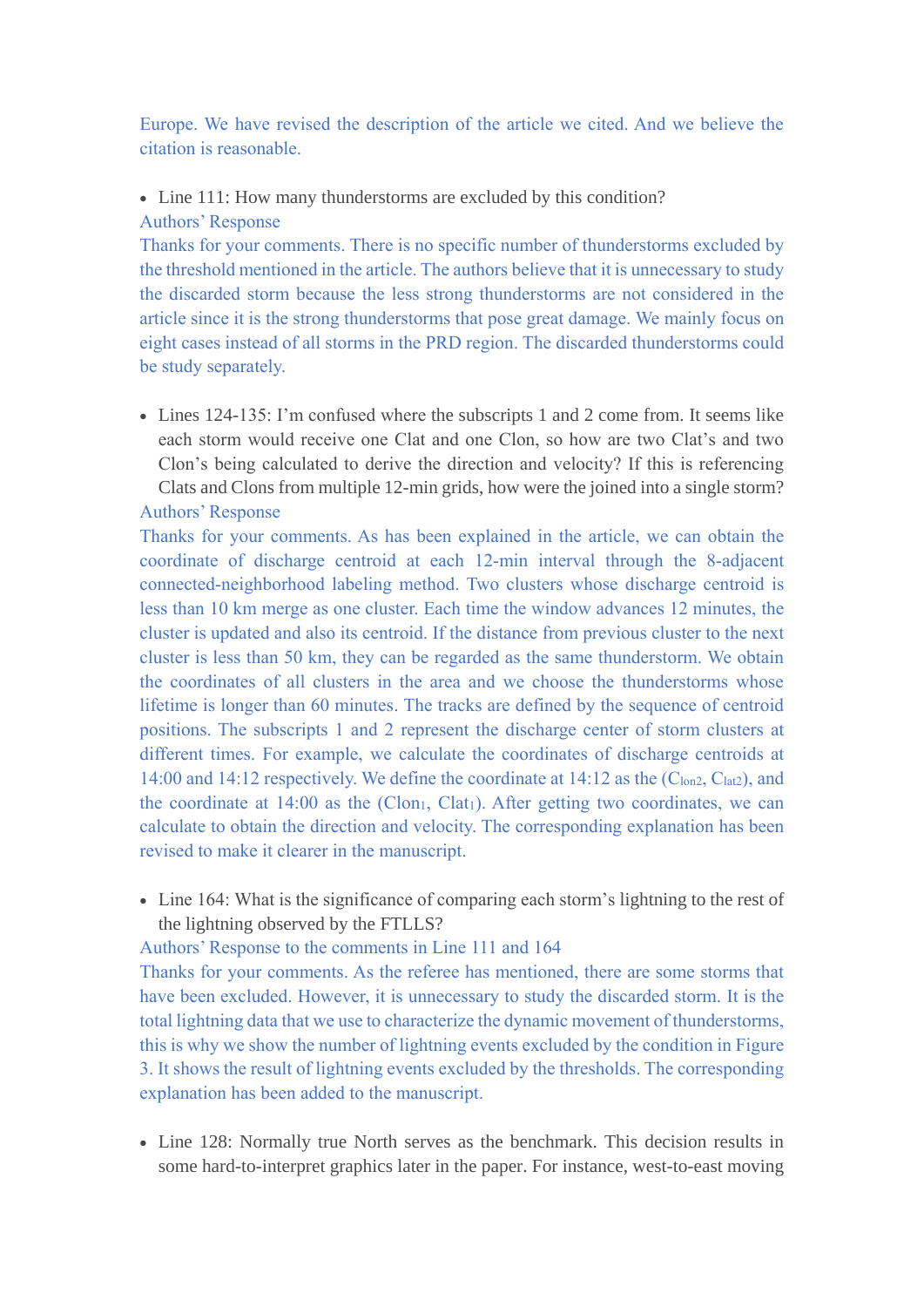storms (as these appear to be from Figure 4), receive directions of  $\sim 0$  or  $\sim 360$  degrees, as opposed to 270 degrees that we normally associated with westerly wind.

#### Authors' Response

The issue pointed out by the reviewer is very important. The authors decide to change the expression of direction to the true North benchmark to better combine the influence of the summer monsoon. The corresponding revision has been made to make it more acceptable in the manuscript.

• Line 141: Are lightning events the same thing as flashes? Or are they strokes? Please clarify in text.

# Authors' Response

The authors would like to express our appreciation for the reviewer's suggestions. As we all know, lightning flashes include the IC flashes and CG flashes, and each CG flash consists of one or more leaders followed by one or more return strokes. The FTLLS detects electromagnetic waves associated with lightning discharges and locates VLF/LF (200 Hz–500 kHz) radiation sources. The remote sub-stations acquired triggered waveforms with a duration of 0.5 ms and a resolution of 12-bits. The discharge which meets the threshold will be considered as a lightning event. Therefore, an IC or CG flash consists of several IC or CG events. The type of lightning event is classified by the waveform characteristics and the height information (Cai et.al 2019). The corresponding explanation has been added to the manuscript.

• Line 186, 208: "Severe" storms have a particular meaning (i.e., producing some sort of surface hazard that makes them severe), and surface hazards were not mentioned in the analysis.

#### Authors' Response

The issue pointed out by the reviewer is very important. In 2014, A total of 12 heavy rainfall events occurred during the flood season, including the period from 15 May ti 23 May. From the night of May 22 to 23, 2014, there were heavy rainstorms in Guangzhou. The center place of precipitation appeared in the PRD region, more specifically, the central and northern parts of Conghua, central and northern Zengcheng, and eastern Huadu. The precipitation in some areas exceeded historical extremes. From May 16 to 17, 2014, severe thunderstorms occurred in most parts of Guangdong accompanied by heavy local rains and strong winds of magnitude 7 to 9.

In view of the reviewer's comment, the following description and figures have been added to the revised version of the manuscript.

*Persistent heavy rainfall occurred from 17 May 2014 to 23 May 2014, especially in the central and eastern part of the PRD region. It was found that 62 automatic weather stations recorded heavy precipitation of more than 100 mm on 17 May, while Huizhou and Shenzhen stations recorded 24-h rainfall of 377. 9 mm and 274. 6 mm (Bingzhi Zheng, 2015). Severe thunderstorms occurred in the PRD region with a record-breaking 24-h rainfall of 477.4 mm starting from 2000 LST (local standard time = UTC + 8 h)*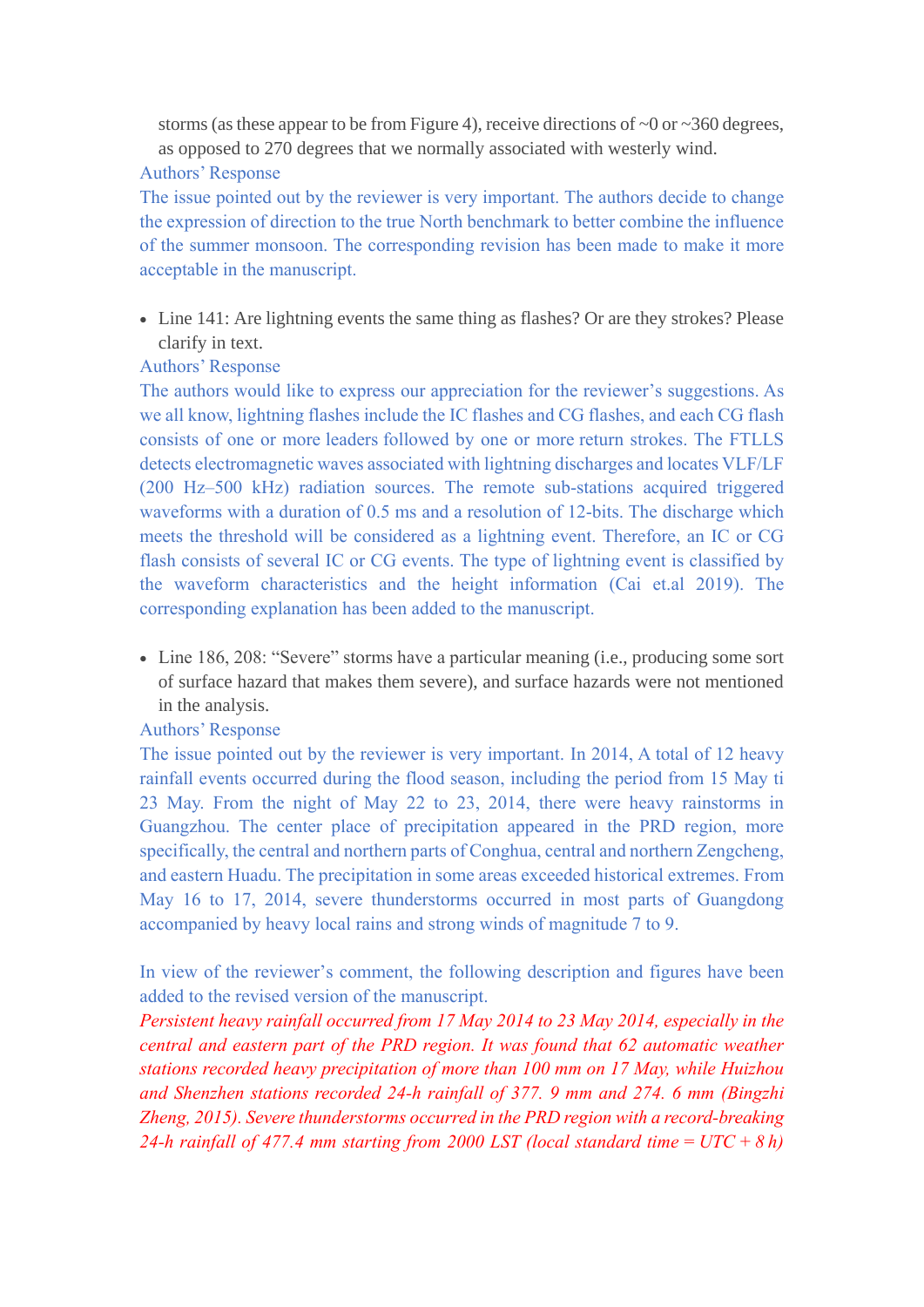# *22 May during this heavy rainfall week. The hourly precipitation in Conghua station surpassed 60 mm at 1300 LST on 23 May (Xinyu Zhou, 2017; Zhongqing Liang, 2015).*

• Line 287: How do the rivers affect the storms?

Authors' Response

The issue pointed out by the reviewer is very important. The rainy season in the south of China refers to the April–June period, in which precipitation is primarily related to fronts and monsoon flows. It is divided into the pre-monsoon and monsoon period. The latter is affected by the South China Sea Summer Monsoon (SCSSM) which breaks out in May on average. After the SCSSM outbreak (monsoon period), the southwesterly monsoon flow, in particular the southwesterly LLJ, carries abundant water vapor to South China, enhancing precipitation in the region.

A pertinent discussion on this aspect has now been added in the Data and Methodology as follows.

*During the monsoon period (in May on average) in the PRD region, the South China Sea Summer Monsoon (SCSSM) enhances the precipitation owing to the southwesterly monsoon flow, especially the southwesterly low-level jets, carrying abundant water vapor to South China (Chen and Luo, 2018; Bei et al., 2002).*

• Line 288: Figure 4 seems to indicate the storms move from west to east? Authors' Response

Thanks for your comments. We have revised the clerical error in the Results.

• All – Needs editing and spelling check (e.g., "dimention" and "adjacenct") Authors' Response

Thanks for your comments. The typing errors have been checked and revised throughout the article.

Betz, H. D., K. Schmidt, W. P. Oettinger, and B. Montag, 2008: Cell-tracking with lightning data from LINET. Adv. Geosci., 17, 55-61, [https://doi.org/10.5194/adgeo-17-](https://doi.org/10.5194/adgeo-17-55-2008) [55-2008.](https://doi.org/10.5194/adgeo-17-55-2008)

Cai, L., X. Zou, J. Wang, Q. Li, M. Zhou, and Y. Fan, 2019a: The Foshan Total Lightning Location System in China and Its Initial Operation Results. Atmosphere, 10, [https://doi.org/10.3390/atmos10030149.](https://doi.org/10.3390/atmos10030149)

Cai, L., X. Zou, J. Wang, Q. Li, M. Zhou, Y. Fan, and W. Yu, 2019b: Lightning electric – field waveforms associated with transmission – line faults. IET Generation, Transmission & Distribution, 14, 525-531, [https://doi.org/10.1049/iet-gtd.2019.0736.](https://doi.org/10.1049/iet-gtd.2019.0736)

Chen, X., K. Zhao, and M. Xue, 2014: Spatial and temporal characteristics of warm season convection over Pearl River Delta region, China, based on 3 years of operational radar data. Journal of Geophysical Research: Atmospheres, 119, 12,447-412,465.